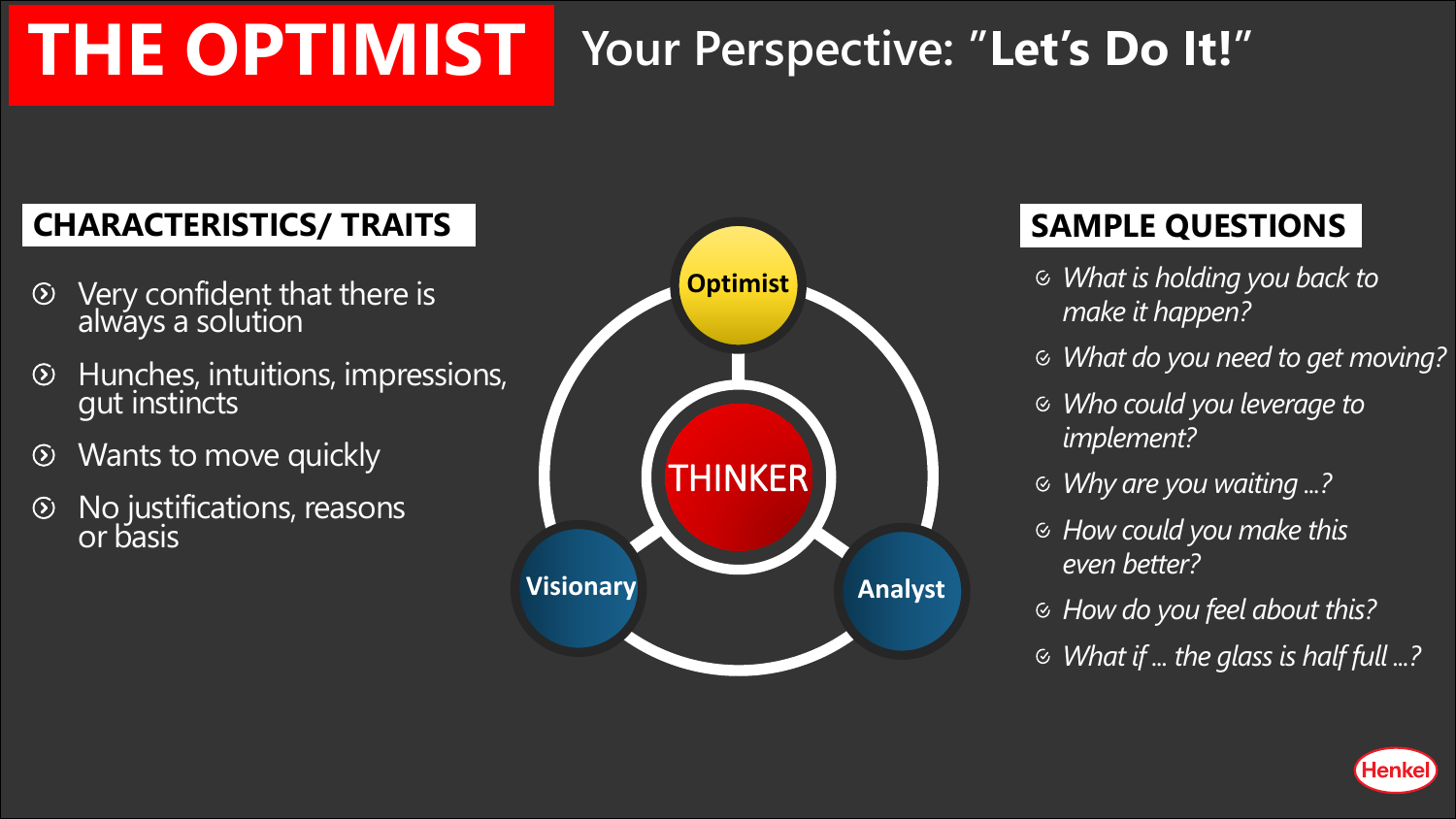# **THE ANALYST Your Perspective: "Let's look for data!"**

#### **CHARACTERISTICS/ TRAITS**

- Fact checker looking for evidence  $\odot$ and data
- Focuses on the objective  $\circledcirc$
- Mirrors back, summarizes and  $\odot$ paraphrases
- Can play devil's advocate  $\odot$



#### **SAMPLE QUESTIONS**

- *What is the value or benefit in this?*
- *Is this true?*
- *How do we know?*
- *How do we measure this?*
- *Why are we here?*
- *Where do you want to end up?*
- *What positive outcomes do you see?*
- *What really is at stake here?*
- *What crucial decision needs to be made?*